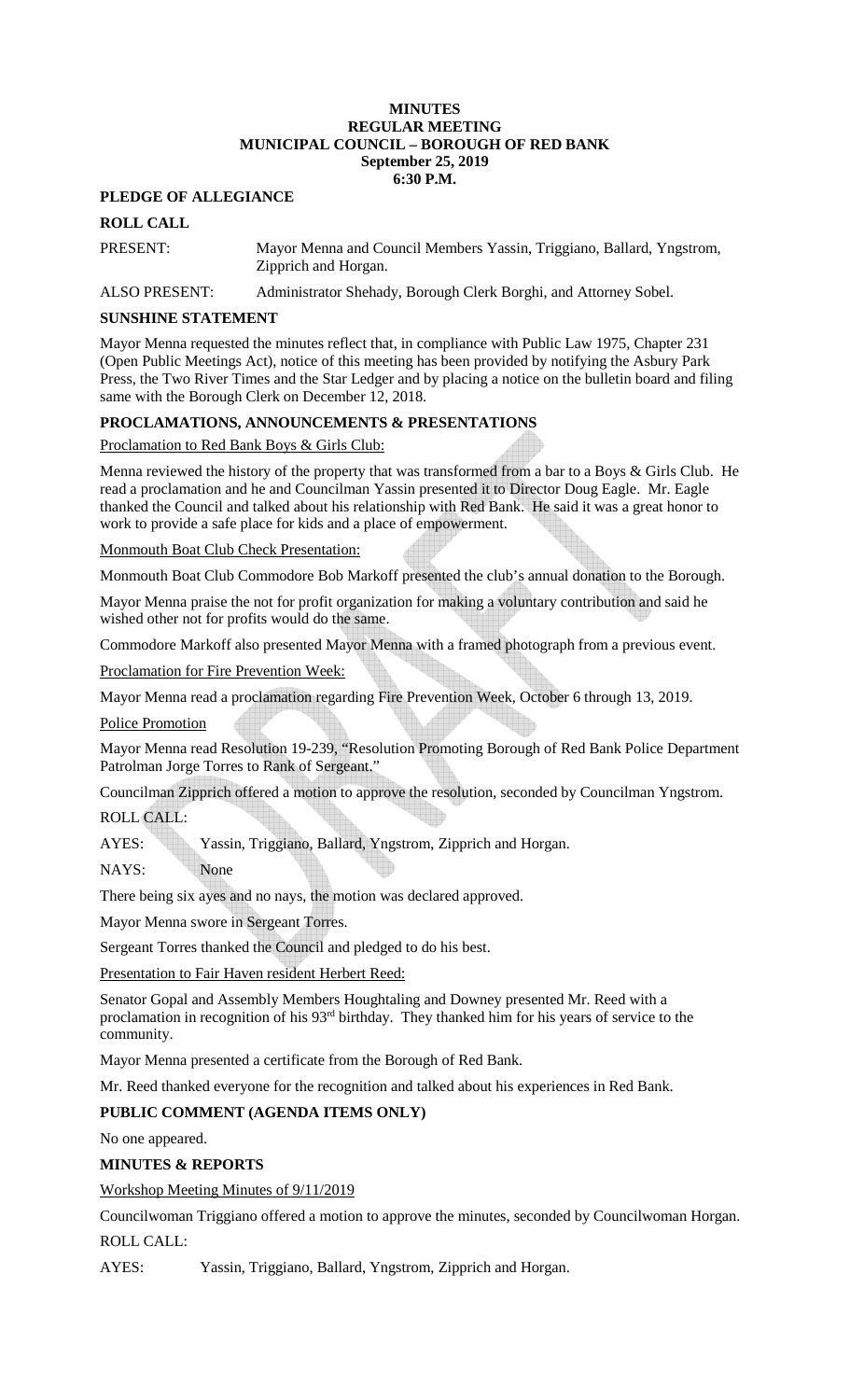NAYS: None.

There being sis ayes and no nays, the motion was declared approved.

Regular Meeting Minutes of 9/11/2019

Councilman Zipprich offered a motion to approve the minutes, seconded by Councilwoman Horgan. ROLL CALL:

AYES: Yassin, Triggiano, Ballard, Yngstrom, Zipprich and Horgan.

NAYS: None.

There being sis ayes and no nays, the motion was declared approved.

### **ORDINANCES - Public Hearing/Adoption:**

2019-58 Mayor Menna read, "Ordinance Authorizing the Naming of a Street in Accordance With N.J.S.A. 40:67-1(K)."

Mayor Menna opened the public hearing and asked if anyone would like to speak.

No one appearing, Councilman Zipprich offered a motion to approve to close the public hearing, seconded by Councilman Yngstrom.

### ROLL CALL:

AYES: Yassin, Triggiano, Ballard, Yngstrom, Zipprich and Horgan.

NAYS: None

There being six ayes and no nays, the motion was declared approved.

Councilwoman Horgan offered a motion to approve the adoption of the ordinance, seconded by Councilman Yngstrom.

### ROLL CALL:

|       |  | Yassin, Triggiano, Ballard, Yngstrom, Zipprich and Horgan. |
|-------|--|------------------------------------------------------------|
| AYES: |  |                                                            |
|       |  |                                                            |
|       |  |                                                            |

 $\triangle$ 

NAYS: None

There being six ayes and no nays, the motion was approved on final reading.

2019-60 Mayor Menna read, "Ordinance Amending and Supplementing Chapter 490, Planning and Development Regulations, Relating to Motor Vehicle Service Stations in the HB Zone."

Mayor Menna opened the public hearing and asked if anyone would like to speak.

No one appearing, Councilman Zipprich offered a motion to approve to close the public hearing, seconded by Councilman Yassin.

## ROLL CALL:

AYES: Yassin, Triggiano, Ballard, Yngstrom, Zipprich and Horgan.

NAYS: None

There being six ayes and no nays, the motion was declared approved.

Councilman Yassin offered a motion to approve the adoption of the ordinance, seconded by Councilman Yngstrom.

ROLL CALL:

AYES: Yassin, Triggiano, Ballard, Yngstrom, Zipprich and Horgan.

NAYS: None

There being six ayes and no nays, the motion was approved on final reading.

2019-61 Mayor Menna read, "Ordinance Amending and Supplementing Chapter 490, Planning and Development Regulations, Relating to Automobile Uses in the NB, CCD-2, BR-1 & BR-2 Zones."

Mayor Menna opened the public hearing and asked if anyone would like to speak.

No one appearing, Councilman Yassin offered a motion to approve to close the public hearing, seconded by Councilwoman Horgan.

### ROLL CALL:

| AYES: |  |  | Yassin, Triggiano, Ballard, Yngstrom, Zipprich and Horgan. |
|-------|--|--|------------------------------------------------------------|
|-------|--|--|------------------------------------------------------------|

NAYS: None

There being six ayes and no nays, the motion was declared approved.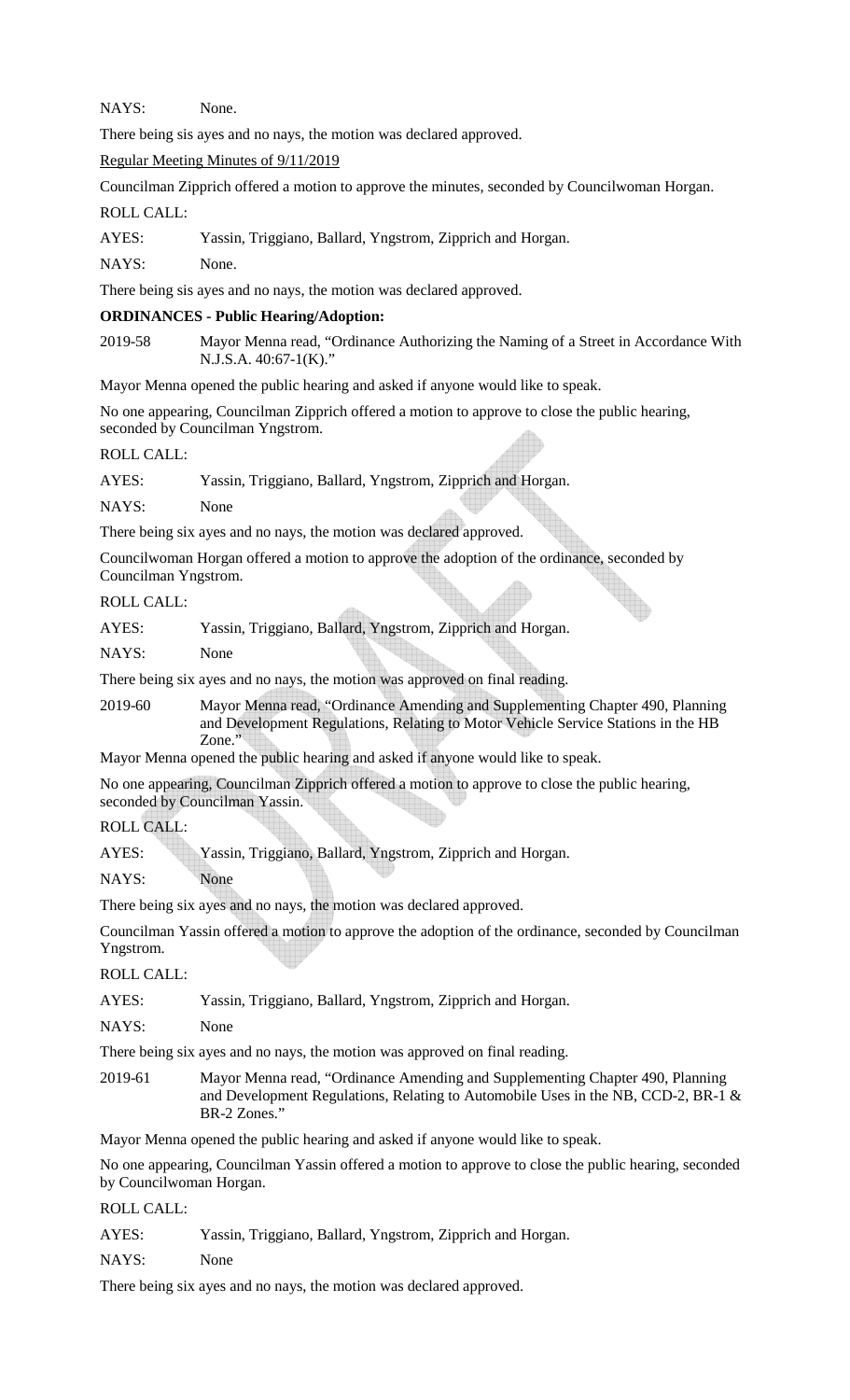Councilman Yassin offered a motion to approve the adoption of the ordinance, seconded by Councilman Ballard.

ROLL CALL:

AYES: Yassin, Triggiano, Ballard, Yngstrom, Zipprich and Horgan.

NAYS: None

There being six ayes and no nays, the motion was approved on final reading.

2019-62 Mayor Menna read, "Ordinance Amending and Supplementing Chapter 490, Planning and Development Regulations, Relating to the Train Station Zoning District."

Mayor Menna opened the public hearing and asked if anyone would like to speak.

No one appearing, Councilwoman Horgan offered a motion to approve to close the public hearing, seconded by Councilman Yassin.

#### ROLL CALL:

AYES: Yassin, Triggiano, Ballard, Yngstrom, Zipprich and Horgan.

NAYS: None

There being six ayes and no nays, the motion was declared approved.

Councilman Yassin offered a motion to approve the adoption of the ordinance, seconded by Councilwoman Horgan.

ROLL CALL:

AYES: Yassin, Triggiano, Ballard, Yngstrom, Zipprich and Horgan.

NAYS: None

There being six ayes and no nays, the motion was approved on final reading.

2019-63 Mayor Menna read, "Ordinance Amending and Supplementing Chapter 490, Planning and Development Regulations, Relating to Design Standards within a Designated Transit Village."

Mayor Menna opened the public hearing and asked if anyone would like to speak.

No one appearing, Councilman Yassin offered a motion to approve to close the public hearing, seconded by Councilman Yngstrom.

ROLL CALL:

AYES: Yassin, Triggiano, Ballard, Yngstrom, Zipprich and Horgan.

NAYS: None

There being six ayes and no nays, the motion was declared approved.

Councilman Yassin offered a motion to approve the adoption of the ordinance, seconded by Councilwoman Horgan.

ROLL CALL:

| AYES: | Yassin, Triggiano, Ballard, Yngstrom, Zipprich and Horgan. |  |  |
|-------|------------------------------------------------------------|--|--|
|       |                                                            |  |  |
|       |                                                            |  |  |
|       |                                                            |  |  |

NAYS: None

There being six ayes and no nays, the motion was approved on final reading.

2019-64 Mayor Menna read, "Ordinance Authorizing the Acquisition of Easement(s) Affecting **Block 30.01, Lot 16** from the Private Owner thereof for the Purpose of Constructing Streetscape, Drainage, and Lighting Improvements in the Area of White Street and English Plaza."

Mayor Menna opened the public hearing and asked if anyone would like to speak.

No one appearing, Councilman Zipprich offered a motion to approve to close the public hearing, seconded by Councilwoman Horgan.

ROLL CALL:

AYES: Yassin, Triggiano, Ballard, Yngstrom, Zipprich and Horgan.

NAYS: None

There being six ayes and no nays, the motion was declared approved.

Councilman Zipprich offered a motion to approve the adoption of the ordinance, seconded by Councilman Ballard.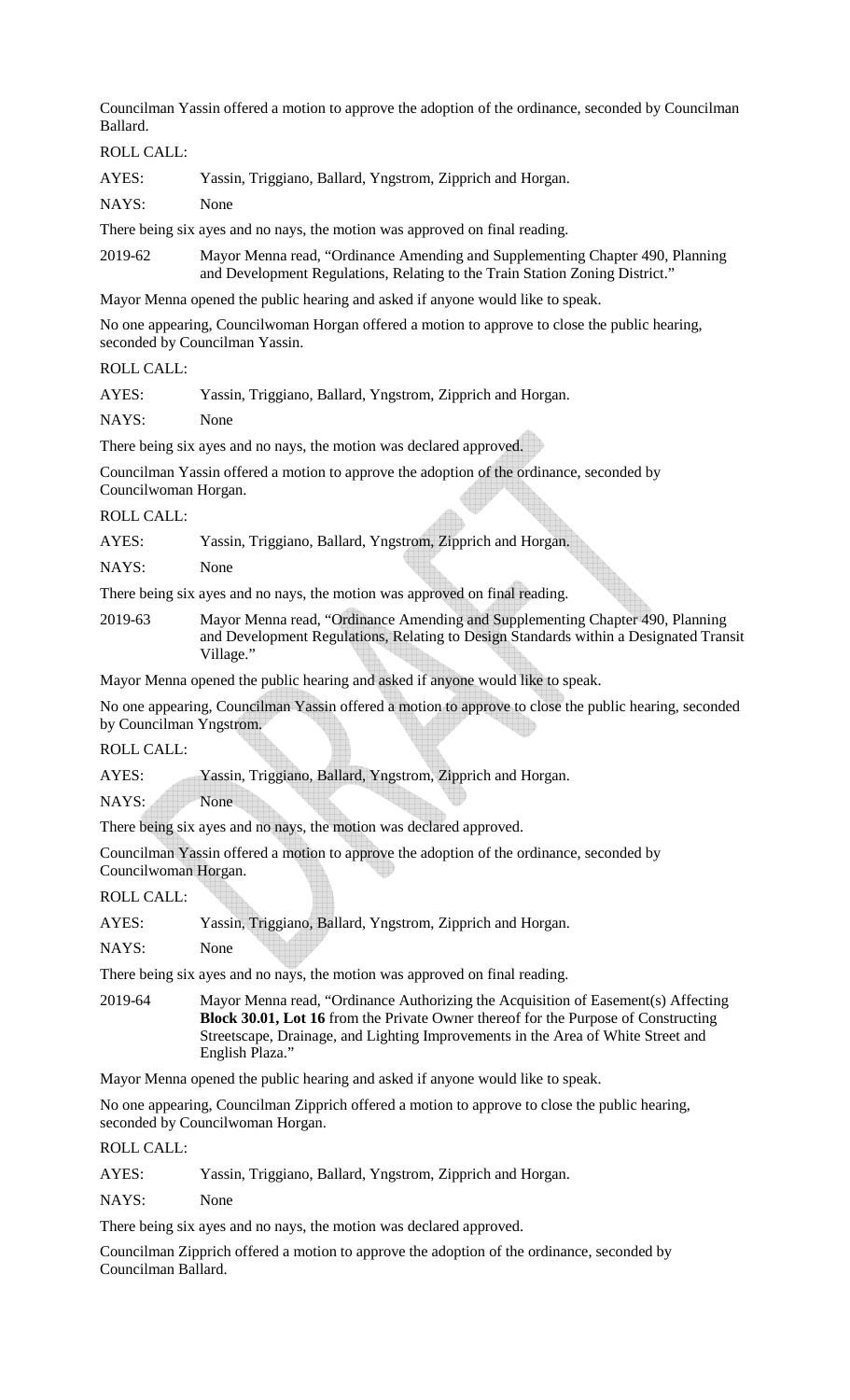#### ROLL CALL:

| AYES: |  |  | Yassin, Triggiano, Ballard, Yngstrom, Zipprich and Horgan. |
|-------|--|--|------------------------------------------------------------|
|       |  |  |                                                            |

NAYS: None

There being six ayes and no nays, the motion was approved on final reading.

2019-65 Mayor Menna read, "Ordinance Authorizing the Acquisition of Easement(s) Affecting **Block 30.01, Lot 18** from the Private Owner thereof for the Purpose of Constructing Streetscape, Drainage, and Lighting Improvements in the Area of White Street and English Plaza."

Mayor Menna opened the public hearing and asked if anyone would like to speak.

No one appearing, Councilman Zipprich offered a motion to approve to close the public hearing, seconded by Councilwoman Horgan.

ROLL CALL:

AYES: Yassin, Triggiano, Ballard, Yngstrom, Zipprich and Horgan.

NAYS: None

There being six ayes and no nays, the motion was declared approved.

Councilman Zipprich offered a motion to approve the adoption of the ordinance, seconded by Councilman Ballard.

#### ROLL CALL:

AYES: Yassin, Triggiano, Ballard, Yngstrom, Zipprich and Horgan.

NAYS: None

There being six ayes and no nays, the motion was approved on final reading.

2019-66 Mayor Menna read, "Ordinance Authorizing the Acquisition of Easement(s) Affecting **Block 31, Lot 15** from the Private Owner thereof for the Purpose of Constructing Streetscape, Drainage, and Lighting Improvements in the Area of White Street and English Plaza."

Mayor Menna opened the public hearing and asked if anyone would like to speak.

No one appearing, Councilman Zipprich offered a motion to approve to close the public hearing, seconded by Councilwoman Horgan.

ROLL CALL:

AYES: Yassin, Triggiano, Ballard, Yngstrom, Zipprich and Horgan.

NAYS: None

There being six ayes and no nays, the motion was declared approved.

Councilman Zipprich offered a motion to approve the adoption of the ordinance, seconded by Councilman Ballard.

ROLL CALL:

AYES: Yassin, Triggiano, Ballard, Yngstrom, Zipprich and Horgan.

NAYS: None

There being six ayes and no nays, the motion was approved on final reading.

#### **ORDINANCES – First Reading:**

2019-67 Mayor Menna read, "Ordinance Amending Chapter 361: "Fire Prevention and Protection" of the Borough's Revised General Ordinances to Increase the Required Inspection Interval of Non-Life Hazard Uses within the Borough."

Councilwoman Triggiano offered a motion to approve the introduction of the ordinance, seconded by Councilman Zipprich.

ROLL CALL:

AYES: Yassin, Triggiano, Ballard, Yngstrom, Zipprich and Horgan.

NAYS: None

There being six ayes and no nays, the motion was declared approved.

Mayor Menna announced the Ordinance would be scheduled for a Public Hearing on 10/9/2019.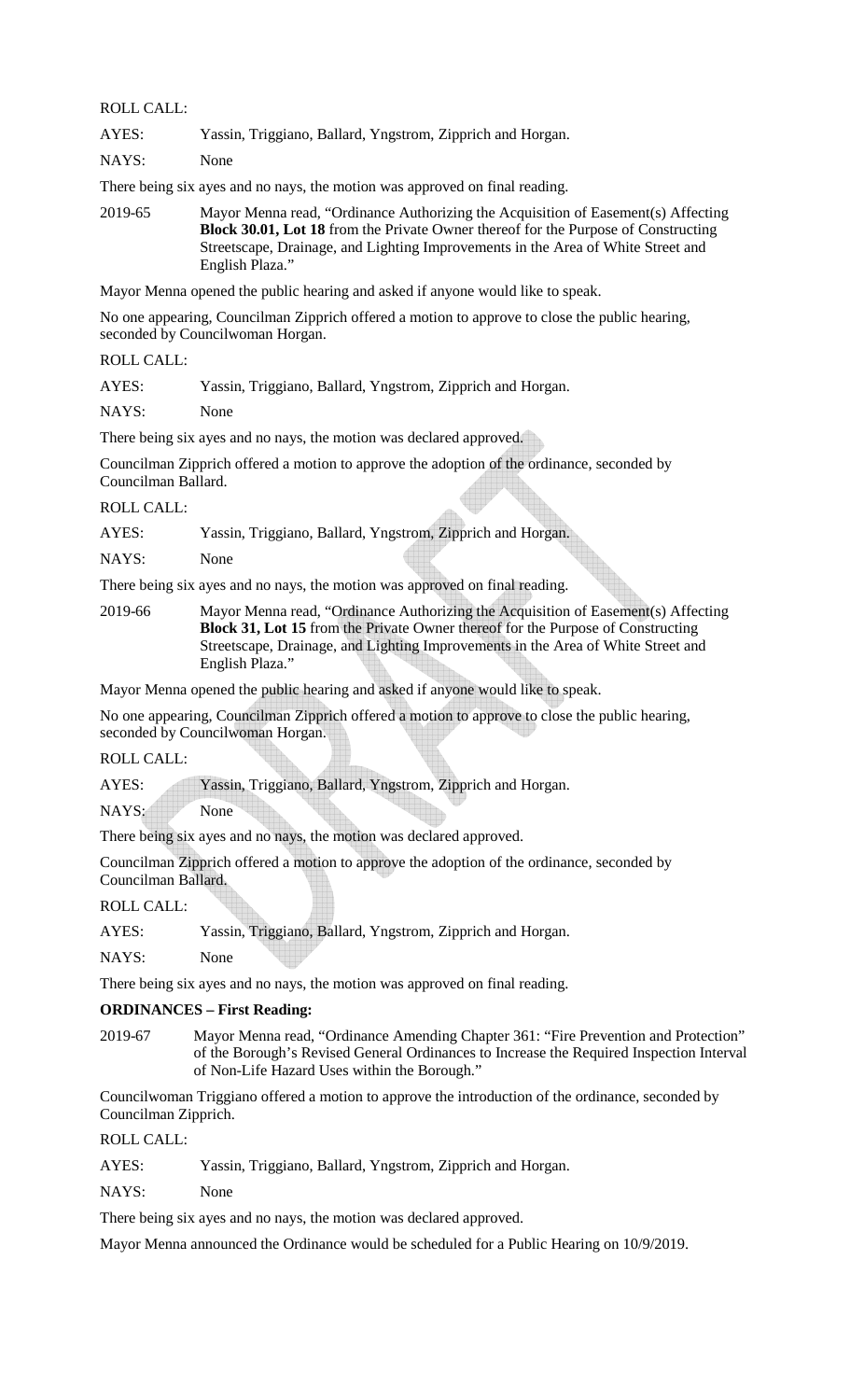2019-68 Mayor Menna read, "Ordinance Amending Chapter 505: "Property Maintenance" of the Borough's Revised General Ordinances to Update the Applicable Version of the International Property Maintenance Code."

Councilman Yassin offered a motion to approve the introduction of the ordinance, seconded by Councilman Zipprich.

ROLL CALL:

| AYES: | Yassin, Triggiano, Ballard, Yngstrom, Zipprich and Horgan. |
|-------|------------------------------------------------------------|
|-------|------------------------------------------------------------|

NAYS: None

There being six ayes and no nays, the motion was declared approved.

Mayor Menna announced the Ordinance would be scheduled for a Public Hearing on 10/9/2019.

### **RESOLUTIONS**

Mayor Menna read the following resolutions and called for a motion to approve them en masse:

19-229 Resolution for Payment of Bills Amounting to \$. (Peter) (Coming Monday) 19-230 Resolution Authorizing Resolution of the Borough of Red Bank to Refund Developer's Escrow Account Balances 19-231 Resolution Authorizing Change Order No. 3 Related to the Contract with Seacoast Construction Inc. tor the White Street/English Plaza Streetscape Improvement Project 19-232 Resolution Authorizing the Execution of Site Access Agreement with the New Jersey Department of Environmental Protection for Environmental Testing Activities upon Borough-Owned Properties Located at Block 15.01, Lots 16.01, 24, & 26.01 19-233 A Resolution Authorizing the Release of a Performance Guarantee Posted by West Front Street Partners, LLC for Block 30, Lot 10.01 and Requiring the Posting of a Maintenance Guarantee 19-234 Resolution Accepting Bids and Awarding a Contract to Precise Construction, Inc. of Freehold, New Jersey for Bellhaven Nature Area Park Improvements 19-235 Resolution Ratifying and Confirming the Appointment of a Temporary Part-Time Clerk 19-236 Resolution Ratifying and Confirming the Appointment of a Part-Time Property Inspector 19-237 Resolution Ratifying and Confirming the Appointment of a Full-time Communications Officer (Dispatcher) 19-238 Resolution Extending the Appointment of Special Law Enforcement Officer Class I 19-239 Resolution Promoting Borough of Red Bank Police Department Patrolman Jorge Torres to Rank of Sergeant

Councilman Zipprich offered a motion to approve the resolutions, seconded by Councilman Ynstrom.

ROLL CALL:

| AYES: | Yassin, Triggiano, Ballard, Yngstrom, Zipprich and Horgan. |  |  |
|-------|------------------------------------------------------------|--|--|
|       |                                                            |  |  |
|       |                                                            |  |  |

NAYS: None

There being six ayes and no nays, the motion was declared approved.

## **MAYOR AND COUNCIL COMMENTS**

Councilman Ballard said the Finance/Personnel Committee had met on 9/5 to discuss a number of items including a review of the 2019 Financial Report and a review of the five year plan. He also said they were beginning preparation of the 2020 budget. Under personnel, he said they had discussed various vacancies and how to move forward to fill them. He also reported that CFO O'Reilly had been a speaker at the recent Government Finance Officers Association and commended him.

Councilman Zipprich reported that he had attended the Governor's Symposium on Shared Services earlier in the day and reviewed the speakers/topics from the event. He said it was a very informative presentation. He said Tilton Avenue had been completed under the Road Program project and said they were now moving on to McLaren Street. He also reported that RiverCenter's Oysterfest would be the following Sunday from noon to 6pm. He said the White Street/English Plaza project was virtually complete. He said the Senior Center would be having their picnic the following Friday. He noted it was usually held outdoors but, due to their temporary location, they would be having it in the meeting hall. He also offered information on the upcoming Casino Night for the Red Bank Borough Education Foundation.

Councilwoman Horgan said there would be a water collection event on Saturday that would be delivered to assist those in Newark. She said the effort was being led by former Councilwoman Juanita Lewis.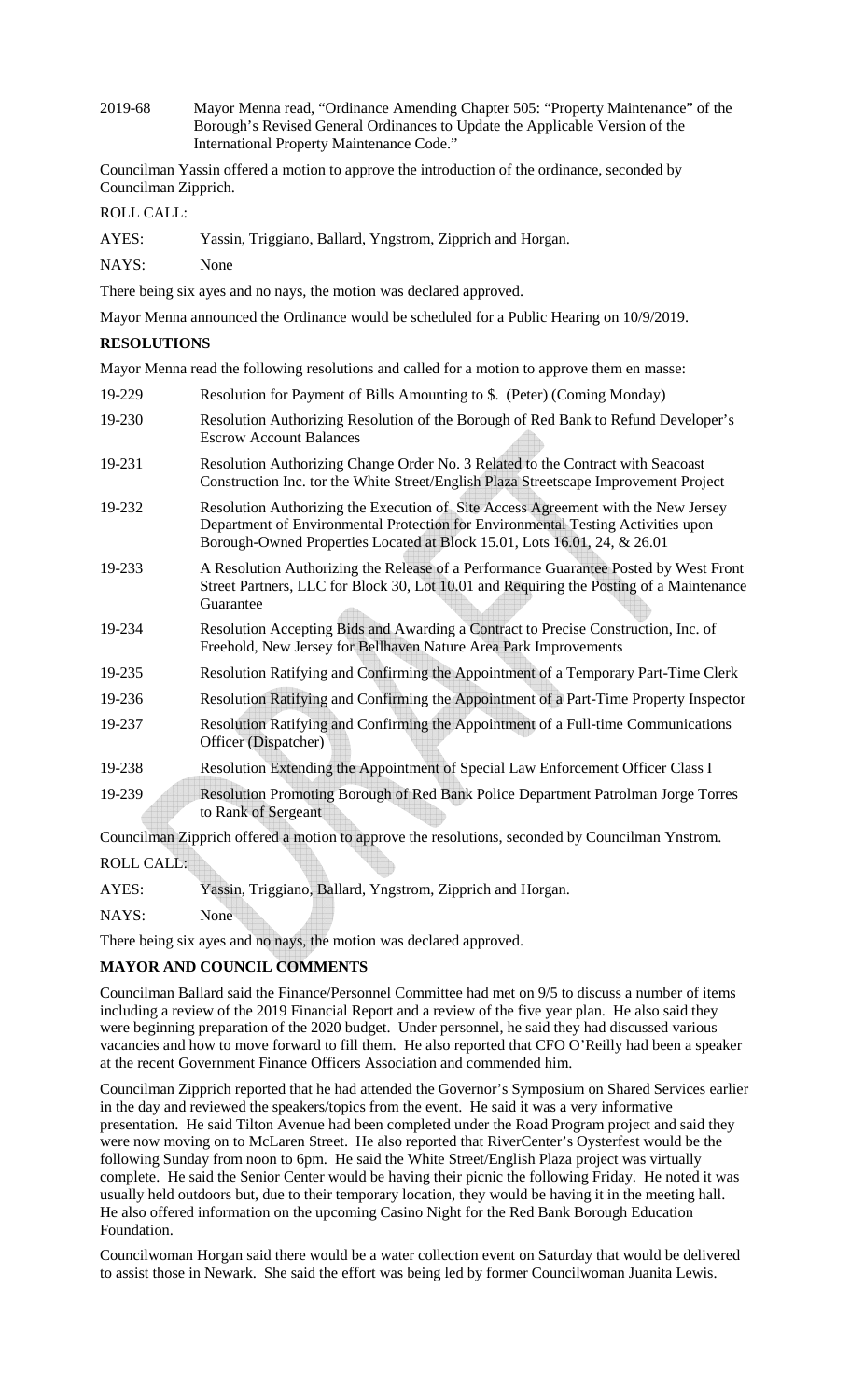Councilwoman Triggiano congratulated new business Uni Sushi and announced that the Police Department would hold a Coffee with a Cop event on 10/2 from 8:30 to 10:30 am at Shapiro's Deli. She also said the Police Department had assigned a Special Law Enforcement Officer to do foot patrols to address quality of life and safety issues. She also recognized the efforts of the Red Bank Fire Department for their effort the previous day for a call regarding someone in distress in the water. She said after initially finding no one in the water, DPW Supervisor and RBFD member Bobby Holiday took it upon himself to investigate further and found a person stuck in the mud at a different location. She commended his professionalism and dedication.

Councilman Yngstrom reported that the Parks & Recreation Halloween Egg Hunt would be held on 10/18 at Count Basie Park and the Halloween Parade would be held on 10/20 with the lineup beginning at 1pm. He said the parade would kick off at 2pm and the rain date would be 10/27. He said the Department would also be coordinating a Veterans Day ceremony on November 11 at 11 am at 51 Monmouth Street.

Councilman Yassin thanked Inspector John Zemanis for his efforts at the Boys & Girls Club. He said Mr. Zemanis had detected a gas leak and resolved the issue. He thanked him for his diligence and excellence in his work. He also said he had received an email commending the efforts of Inspector Frank Woods. He also thanked Tom Welsh, who oversees the Department, noting that he received complimentary emails on their efforts every week.

### **DISCUSSION & ACTION**

Mayor Menna read a request from Ivan Aguire for membership to the Westside Hose Company of the Red Bank Volunteer Fire Department.

Councilwoman Triggiano made a motion to approve the requests, Councilman Yngstrom seconded.

ROLL CALL:

AYES: Yassin, Triggiano, Ballard, Yngstrom, Zipprich and Horgan.

NAYS: None

There being six ayes and no nays, the motion was declared approved.

Mayor Menna read requests from Nick Davis and Eric Von Kattengell to transfer membership to the Westside Hose Company of the Red Bank Volunteer Fire Department.

Councilwoman Triggiano made a motion to approve the requests, Councilman Zipprich seconded.

ROLL CALL:

AYES: Yassin, Triggiano, Ballard, Yngstrom, Zipprich and Horgan.

NAYS: None

There being six ayes and no nays, the motion was declared approved.

Mayor Menna read a request from Jeffrey Rivera for membership to Red Bank First Aid & Rescue Squad.

Councilwoman Triggiano made a motion to approve the requests, Councilman Yngstrom seconded.

ROLL CALL:

AYES: Yassin, Triggiano, Ballard, Yngstrom, Zipprich and Horgan.

NAYS: None

There being six ayes and no nays, the motion was declared approved.

### **PUBLIC COMMENT (Governmental Issues, 5 Minute Limit)**

Jonathan Penny—55 Prospect Avenue, #12—asked for an update on the Eastside Park Project and asked if the contractor had been paid before the work was complete.

Administrator Shehady said a full report would be given by the Engineer at the next meeting but said the project was substantially complete except for landscaping and some punch list items. He said the building was in fabrication and would be installed once delivered. He said the contract had not been paid in full but was paid by progress.

Mark Halloran – 25 Mori Place—asked about the Community Garden. He noted that CME had been hired to investigate the lead issue at the garden and said he felt some of the findings were misleading. He reviewed details of the CMR Report. He asked if the town had done research on the lot before the garden was opened, if there was a timeline for the next step and if other heavy metals were sampled in the testing. He said he had been disappointed in the town's response.

Mayor Menna asked the Administrator to address the questions.

Administrator Shehady said the perception that there was no urgency could not be further from the truth. He said the Borough appreciated the urgency and had taken immediate action and dispatch information through the website. He said the Department of Environmental Protection, the Borough's Health Department and the State Department of Health had been called in. He said, in an abundance of caution,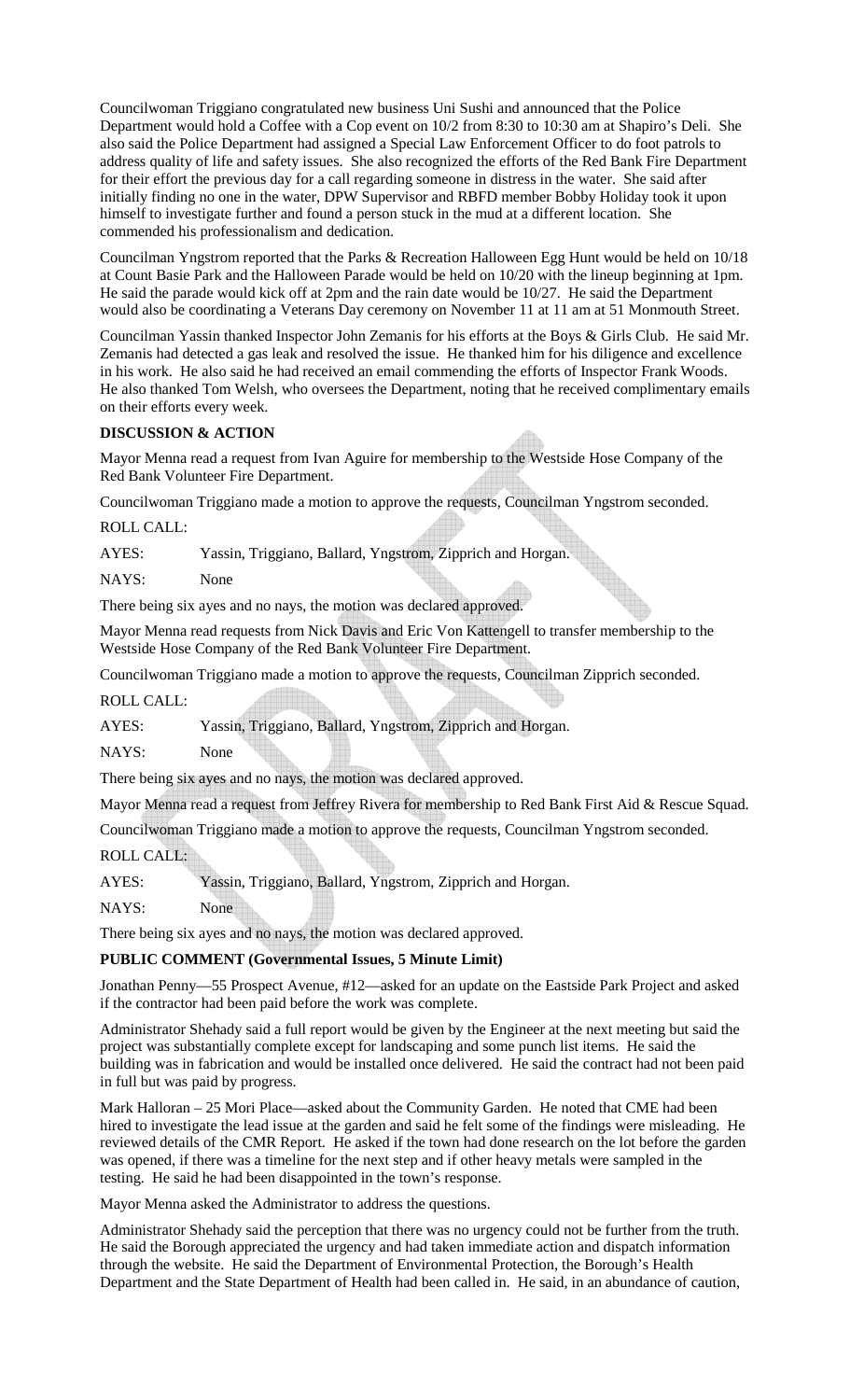they had closed the garden and had advised the public of the situation. He reviewed further steps that had been taken including commissioning CME to do the first round of testing that was reported to the DEP. He said the statements that were released in the web posts were words that were provided by the DEP. He said the Borough agreed with the concern and that was why the garden had remained closed pending further testing. He also noted this issue was not something that was anticipated. He explained that there were budget issues and the need to contract any work through the Public Contracts process including draft a Request for Proposals so solicit contractors. He said those items require Council action. He said they were working as fast as they could given those requirements. He again reviewed actions that had been taken so far. He also noted there had been an OPRA request regarding testing from seven years prior but said there was no record of that. He said, if the garden had to be closed, it could be reopened in a new location.

Mr. Halloran said he was concerned because the reimbursement form he was asked to sign identified him as a "complainant."

Administrator Shehady clarified that the standard form asked him to sign as a "claimant" to receive the reimbursement.

Mr. Halloran again asked for time frame specifics.

Mayor Menna said he would follow up with him.

Deborah Jellenik—25 Mori Place—said she had gone to her doctor for preliminary testing and said there was need for concern. She said she wanted to know what she was dealing with. She said she wanted to know when further testing would be done. She added that she had been gardening there for seven years.

Mayor Menna again said he would follow up.

Tim Zebo—124 East Bergen—said he was also speaking about the Community Garden. He said he was concerned about contamination of lead and other items. He reviewed the CME report and reviewed a report that warned against growing leafy vegetables in that soil. He distributed a copy of a list of questions.

Alberto Larontonda—242 Spring Street—spoke about his ongoing issue with a service line to his home that contained lead. He reviewed various correspondence he had had with the Borough including an OPRA request that had been denied. He questioned the results of a water sample plan and said he had not received a response to his statement the Red Bank was violating the Safe Water Act.

Attorney Sobel said his law firm had Mr. Larontonda's letter and they were working on a response. He said the response was eminent.

Mr. Larontonda asked why the response was coming from the Attorney.

Attorney Sobel said, since Mr. Larontonda had filed a complaint against the Borough regarding the OPRA request, the response would be coming from his office.

Allison Gregory—109 Bank Street and Jonathan Penney—55 Prospect Avenue—said CME had been paid in full prior to the Eastside Park project being complete. They also stated that the work on Tilton Avenue was not complete as the sidewalks had not been done. They submitted pictures of crosswalks in need of repair. They also asked for an update on the Senior Center project. Ms. Gregory said she had previously invited Council members to meet her to see the lack of enforcement at the intersection of Shrewsbury and Locust avenues but had not received responses. She said was again inviting Council members to meeting with her.

Administrator Shehady responded to their questions by saying that the final bills for CME had not been paid. He said, in regard to the Senior Center, demolition work was underway. He said the bids for the work had been opened the previous day and were under review with a recommendation expected at the October 9 Council meeting. He said it would also be discussed at the Workshop meeting scheduled for the following Wednesday.

Ms. Gregory asked if there were any plans to sell the Senior Center building.

Mayor Menna said there were not.

Ms. Gregory asked if they would pledge not to sell the building in the future.

Mayor Menna said they could not speak for future Councils.

Suzanne Ferrari—53 South Street—said she was concerned about the sidewalk near her home citing tree root issues. She asked that it be looked at.

Mayor Menna said he would have someone look at it.

Freddie Boynton—PO Box 2074—said he was following up on his request that the Borough address parking of commercial vehicles on narrow streets.

Mayor Menna said it was being reviewed with the Planner and Police Department. He said when they reported back the Council would consider a plan comprehensively that would be equally enforced.